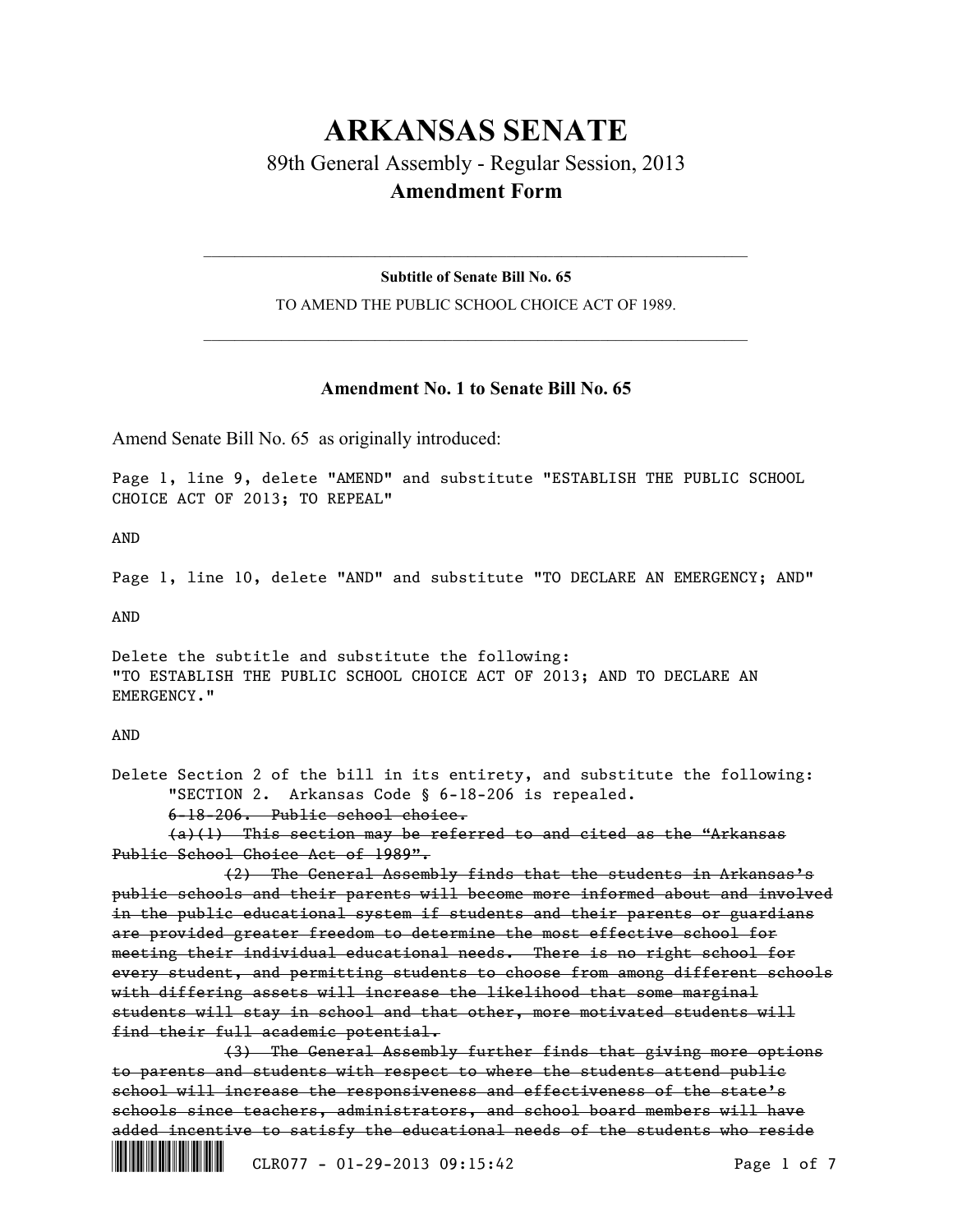in the district.

(4) The General Assembly therefore finds that these benefits of enhanced quality and effectiveness in our public schools justify permitting a student to apply for admission to a school in any district beyond the one in which the student resides, provided that the transfer by this student would not adversely affect the desegregation of either district.

(5) A public school choice program is hereby established to enable any student to attend a school in a district in which the student does not reside, subject to the restrictions contained in this section.

(b)(1)(A) Before a student may attend a school in a nonresident district, the student's parent or guardian must submit an application on a form approved by the Department of Education to the nonresident district by submitting the application to the superintendent of the school district. This application must be postmarked not later than July 1 of the year in which the student would begin the fall semester at the nonresident district. (B)(i) Within thirty (30) days of the receipt of an

application from a nonresident student seeking admission under the terms of this section, the superintendent of the nonresident district shall notify the parent or guardian and the resident district in writing as to whether the student's application has been accepted or rejected.

(ii) If the application is rejected, the superintendent of the nonresident district must state in the notification letter the reason for rejection.

(iii) If the application is accepted, the superintendent of the nonresident district shall state in the notification letter:

(a) An absolute deadline for the student to enroll in the district, or the acceptance notification is null; and (b) Any instructions for the renewal procedures established by the district.

(iv)(a) Any student who accepts a school choice transfer may return to his or her resident district during the course of the school year.

(b) If a transferred student returns to his or her resident district during the school year, the student's transfer is voided, and the student shall reapply for any future transfer.

(2)(A) The school board of directors of every public school district must adopt by resolution specific standards for acceptance and rejection of applications. Standards may include the capacity of a program, class, grade level, or school building. Nothing in this section requires a school district to add teachers, staff, or classrooms or in any way to exceed the requirements and standards established by existing law. Standards shall include a statement that priority will be given to applications from siblings or stepsiblings residing in the same residence or household of students already attending the district by choice. Standards may not include an applicant's previous academic achievement, athletic or other extracurricular ability, handicapping conditions, English proficiency level, or previous disciplinary proceedings except that an expulsion from another district may be included pursuant to § 6-18-510.

(B)(i) Any student who applies for a transfer under this section and is denied a transfer by the nonresident district may request a hearing before the State Board of Education to reconsider the transfer.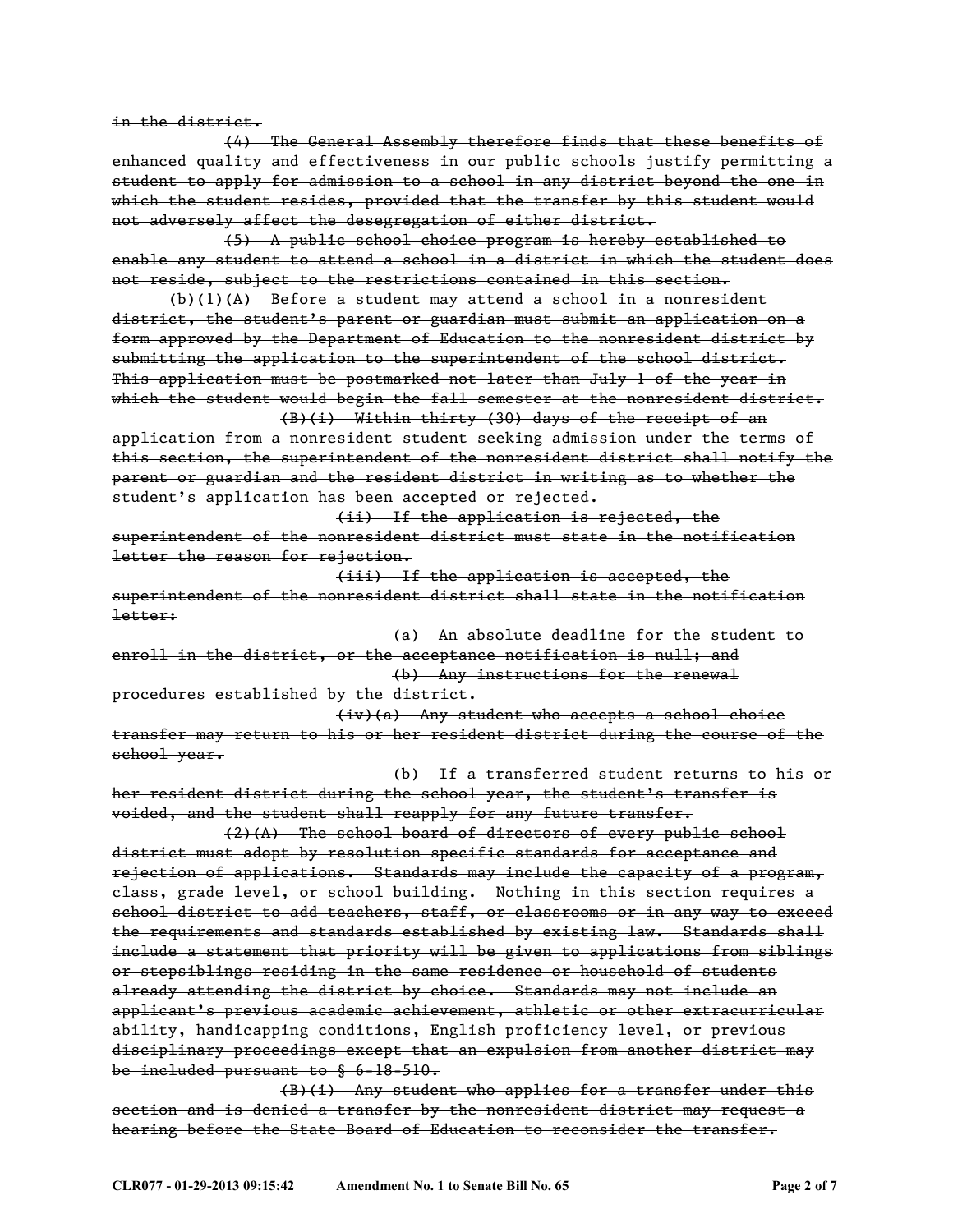(ii) A request for a hearing before the state board shall be in writing and shall be postmarked no later than ten (10) days after notice of rejection of the application under subdivision (b)(1)(B) of this section is received by the student.

(3) Each school district shall participate in public school choice consistent with this section.

(c) The responsibility for transportation of a student from the student's resident school district to a nonresident school district shall be borne by the student or the student's parents. The nonresident school district may enter into a written agreement with the student, the student's parents, or the resident school district to provide transportation to or from any place in the resident district to the nonresident district, or both.

(d)(1) A nonresident district shall accept credits toward graduation that were awarded by another district.

(2) The nonresident district shall award a diploma to a nonresident student if the student meets the nonresident district's graduation requirements.

(e) For purposes of determining a school district's state equalization aid, the nonresident student shall be counted as a part of the average daily membership of the district to which the student has transferred.

(f) The provisions of this section and all student choice options created in this section are subject to the following limitations:

(1) No student may transfer to a nonresident district where the percentage of enrollment for the student's race exceeds that percentage in the student's resident district except in the circumstances set forth in subdivisions (f)(2) and (3) of this section;

 $(2)$  $(A)$  A transfer to a district is exempt from the restriction set forth in subdivision (f)(1) of this section if the transfer is between two (2) districts within a county and if the minority percentage in the student's race and majority percentages of school enrollment in both the resident and nonresident district remain within an acceptable range of the county's overall minority percentage in the student's race and majority percentages of school population as set forth by the department.

(B)(i) By the filing deadline each year, the department shall compute the minority percentage in the student's race and majority percentages of each county's public school population from the October Annual School Report and shall then compute the acceptable range of variance from those percentages for school districts within each county.

(ii)(a) In establishing the acceptable range of variance, the department is directed to use the remedial guideline established in Little Rock School District v. Pulaski County Special School District of allowing an overrepresentation or underrepresentation of black or white students of one-fourth  $\frac{1}{2}$  or twenty-five percent (25%) of the county's racial balance.

(b) In establishing the acceptable range of variance for school choice, the department is directed to use the remedial guideline of allowing an overrepresentation or underrepresentation of minority or majority students of one-fourth  $(\frac{1}{4})$  or twenty-five percent (25%) of the county's racial balance;

(3) A transfer is exempt from the restriction set forth in subdivision (f)(1) of this section if each school district affected by the transfer does not have a critical mass of minority percentage in the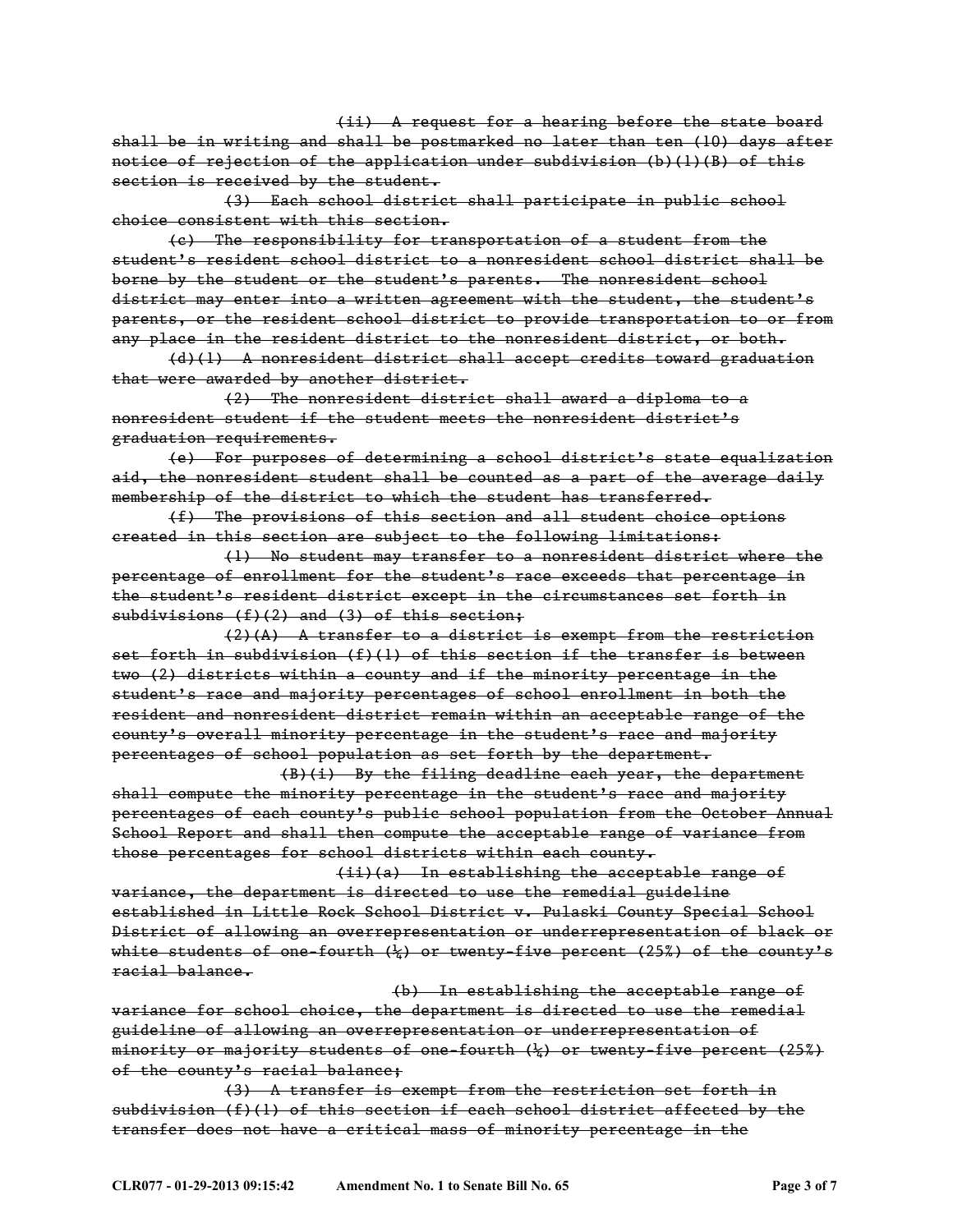student's race of more than ten percent (10%) of any single race;

(4) In any instance in which the provisions of this subsection would result in a conflict with a desegregation court order or a district's court-approved desegregation plan, the terms of the order or plan shall govern;

(5) The department shall adopt appropriate rules and regulations to implement the provisions of this section; and

(6) The department shall monitor school districts for compliance with this section.

(g) The state board shall be authorized to resolve disputes arising under subsections (b)-(f) of this section.

(h) The superintendent of the district shall cause public announcements to be made over the broadcast media and in the print media at such times and in such a manner as to inform parents or guardians of students in adjoining districts of the availability of the program, the application deadline, and the requirements and procedure for nonresident students to participate in the program.

(i)(1) All superintendents of school districts shall report to the Equity Assistance Center on an annual basis the race, gender, and other pertinent information needed to properly monitor compliance with the provisions of this section.

(2) The reports may be on those forms that are prescribed by the department, or the data may be submitted electronically by the district using a format authorized by the department.

(3) The department may withhold state aid from any school district that fails to file its report each year or fails to file any other information with a published deadline requested from school districts by the Equity Assistance Center so long as thirty (30) calendar days are given between the request for the information and the published deadline except when the request comes from a member or committee of the General Assembly.

(4) A copy of the report shall be provided to the Joint Interim Oversight Committee on Educational Reform.

(j)(1) The department shall develop a proposed set of rules as it determines is necessary or desirable to amend the provisions of this section.

(2) The department shall present the proposed rules in written form to the House Interim Committee on Education and the Senate Interim Committee on Education by October 1, 2006, for review and consideration by the committees for possible amendments to this section and to the Arkansas Public School Choice Program by the Eighty-sixth General Assembly.

SECTION 3. Arkansas Code Title 6, Chapter 18, Subchapter 2, is amended to add an additional section to read as follows:

6-18-231. Public school choice.

(a) This section shall be known and may be cited as the "Public School Choice Act of 2013".

(b) The General Assembly finds that:

(1) The students in Arkansas's public schools and their parents will become more informed about and involved in the public educational system if students and their parents or guardians are provided greater freedom to determine the most effective school for meeting their individual educational needs. There is no right school for every student, and permitting students to choose from among different schools with differing assets will increase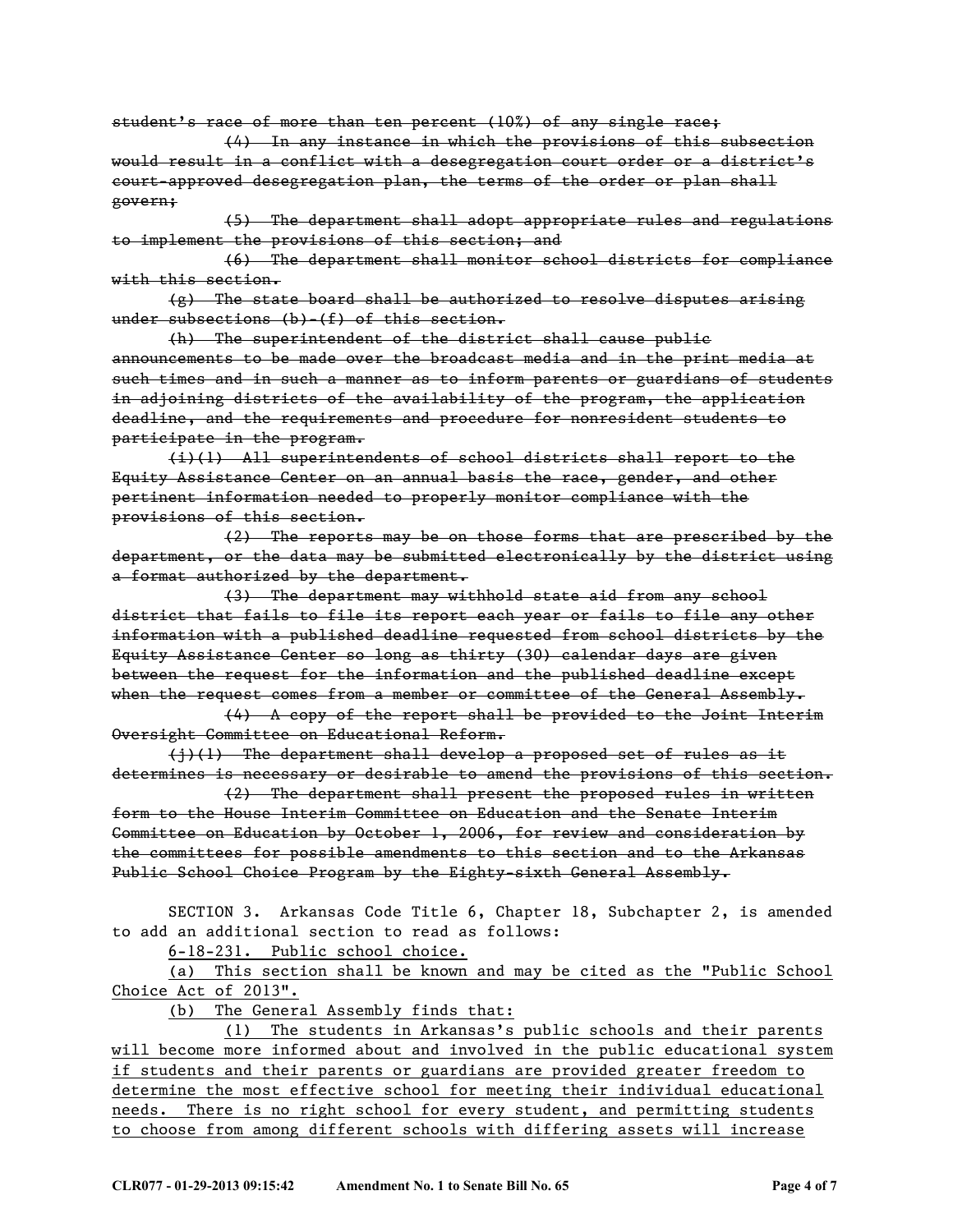the likelihood that some at-risk students will stay in school and that other, more motivated students will find their full academic potential;

(2) Giving more options to parents and students with respect to where the students attend public school will increase the responsiveness and effectiveness of the state's schools because teachers, administrators, and school board members will have added incentive to satisfy the educational needs of the students who reside in the district; and

(3) These benefits of enhanced quality and effectiveness in our public schools justify permitting a student to apply for admission to a school in any school district beyond the one in which the student resides, provided that the transfer by the student does not conflict with an enforceable judicial decree or court order remedying the effects of past racial segregation in the school district.

(c) A public school choice program is hereby established to enable any student to attend a school in a district in which the student does not reside, subject to the restrictions contained in this section.

 $(d)(1)(A)$  If a student seeks to attend a school in a nonresident district, the student's parent or guardian shall submit an application on a form approved by the Department of Education to the superintendent of the nonresident school district not later than July 1 of the year in which the student seeks to begin the fall semester at the nonresident district.

(B)(i) Within thirty (30) days of the receipt of an application from a nonresident student seeking admission under this section, the superintendent of the nonresident district shall notify the parent or guardian and the resident district in writing as to whether the student's application has been accepted or rejected.

(ii) If the application is rejected, the superintendent of the nonresident district shall state in the notification letter the reason for rejection.

(iii) If the application is accepted, the superintendent of the nonresident district shall state in the notification letter:

(a) A deadline for the student to enroll in the district, after which the acceptance notification is null; and (b) Instructions for the renewal procedures established by the district.

(iv)(a) A student who accepts a school choice transfer may return to his or her resident district during the school year. (b) If a transferred student returns to his or

her resident district during the school year, the student's transfer is voided, and the student shall reapply if seeking a future transfer.

(2)(A)(i) The board of directors of a public school district shall adopt by resolution specific standards for acceptance and rejection of applications. Standards may include the capacity of a program, class, grade level, or school building.

(ii) This section does not require a school district to add teachers, staff, or classrooms or to exceed the requirements and standards established by existing law.

(iii) Standards shall include a statement that priority will be given to applications from siblings or stepsiblings residing in the same household of students already attending the district by choice. (iv) Standards may not include an applicant's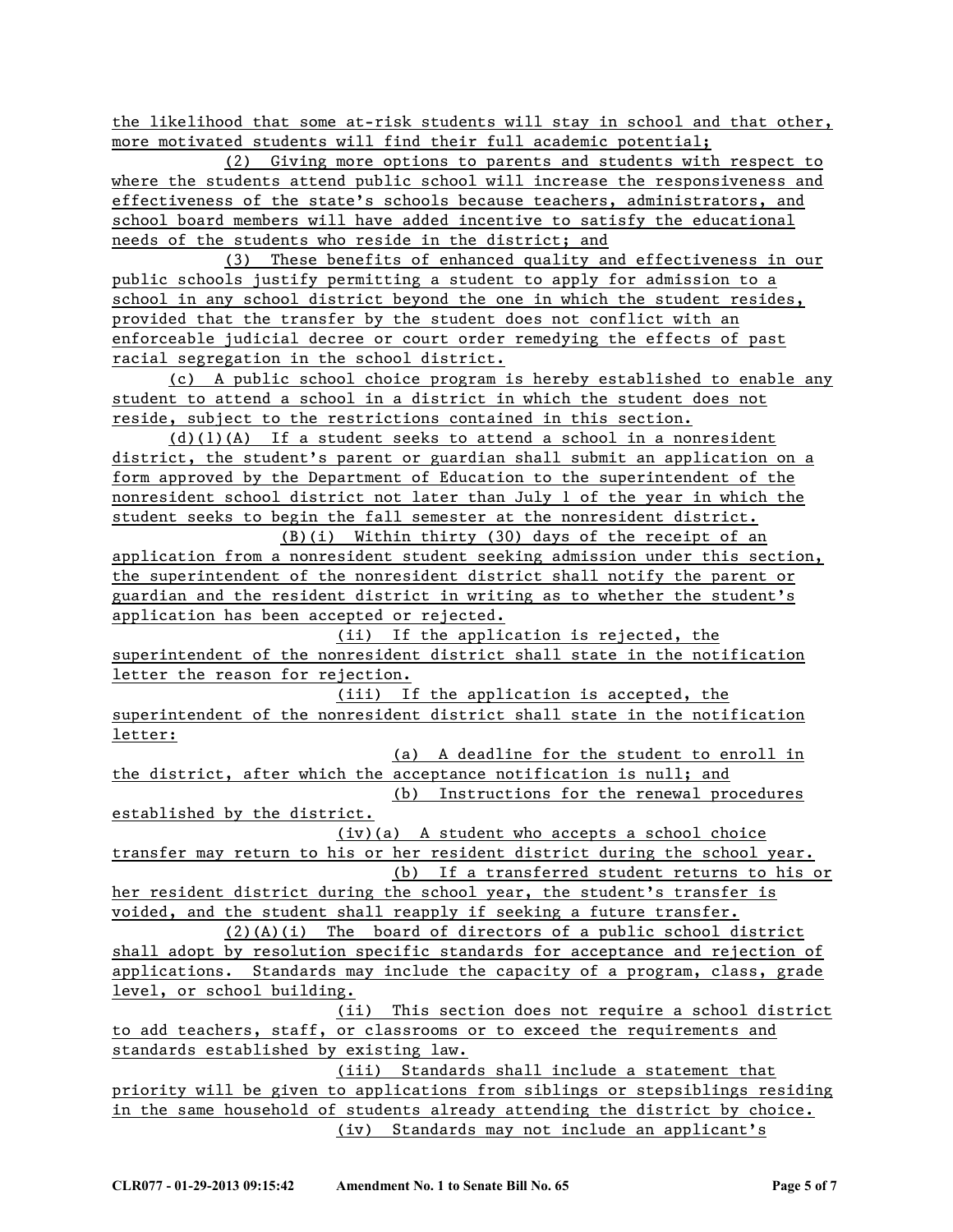previous academic achievement, athletic or other extracurricular ability, disability, English proficiency level, or previous disciplinary proceedings except that an expulsion from another district may be included under § 6-18- 510.

(B)(i) A student who is denied a transfer under this section by the nonresident district may request a hearing before the State Board of Education to reconsider the transfer.

(ii) A request for a hearing before the state board shall be in writing and shall be postmarked no later than ten (10) days after the student receives a notice of rejection under subdivision (d)(1)(B) of this section is received by the student.

(3) A school district shall participate in public school choice under this section.

(e)(1) Transportation of a student from the student's resident school district to a nonresident school district is the responsibility of the student.

(2) The nonresident school district may enter into a written agreement with the student, the student's parents, or the resident school district to provide transportation to or from any place in the resident district to the nonresident district.

(f)(1) A nonresident district shall accept credits toward graduation that were awarded by the resident district or another district.

(2) The nonresident district shall award a diploma to a nonresident student if the student meets the nonresident district's graduation requirements.

(g) For purposes of determining a school district's state foundation funding aid, the nonresident student shall be counted as a part of the average daily membership of the district to which the student has transferred.

(h) The state board may resolve disputes arising under subsections (d) and (e) of this section.

(i) A school district shall make public announcements over the broadcast media and in the print media to inform parents or guardians of students in adjoining districts of the availability of the program, the application deadline, and the requirements and procedure for nonresident students to participate in the program.

(j) If this section results in a conflict with an enforceable judicial decree or court order remedying the effects of past racial segregation, the enforceable judicial decree or court order shall govern.

(k) The transfer of a student under the Arkansas Public School Choice Act of 1989, § 6-18-206 [repealed], is not voided by this section and shall be treated as a transfer under this section.

SECTION 4. EMERGENCY CLAUSE. It is found and determined by the General Assembly of the State of Arkansas that certain provisions of the Arkansas Public School Choice Act of 1989, § 6-18-206, have been found to be unconstitutional by a federal court; that thousands of public school students are currently attending public schools in nonresident school districts under that law; that there is now uncertainty about the viability of those transfers and future transfers; that this act repeals the disputed provisions of that law while preserving the opportunity for public school choice; and that this act is immediately necessary to resolve the uncertainty in the law